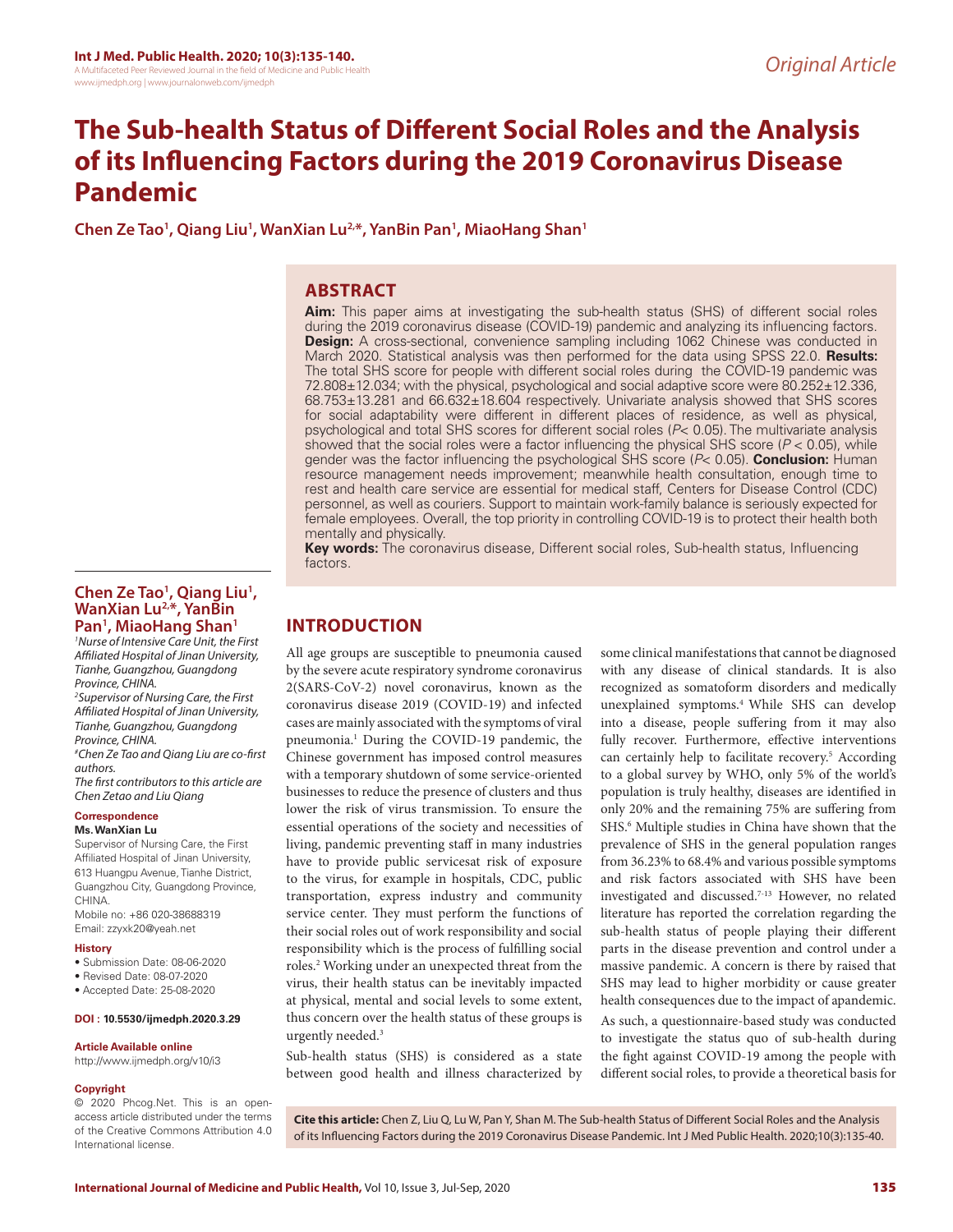the health sector in the development of healthcare interventions. Given that COVID-19 cases have been reported in many countries across the world with varying prevalence,<sup>14</sup> this study may also serve as a report from which the pandemic prevention staff in other countries or regions may learn from to proactively respond to the spread of COVID-19.

# **MATERIALS AND METHODS**

### **Subjects**

Convenience sampling was used to select the COVID-19 pandemic preventing staff as the study subjects. Inclusion criteria: 1) subjects who provided informed consents and volunteered to participate in this investigation; 2) people working during the pandemic in China, including medical staff, CDC personnel, scientific researchers, government officials, community service workers, public transport employees, police, couriers, volunteers, as well as staff in other positions. This study has been approved by the medical ethics committee of the first affiliated hospital of Jinan University (approval number: KY-2020-016).

### Research Methods

# Research Tools General information questionnaire

Survey form for general information was designed by the investigator and consisted of 17 survey items, including Gender, age, height, weight, nationality, place of origin, current residence, family residence, education, marital status, only child, political status, occupation, social role, monthly salary, virus exposure history and family infection history.

### SHS questionnaire of Chinese residents during COVID - 19 pandemic

This questionnaire was designed based on the sub-health rating scale (SHMSV1.0) developed by Xu Jun.<sup>13</sup> This modified scale would contain three dimensions making up 3 subscales, namely physical sub-health (1-14 items), psychological sub-health (16-27 items) and social adaptive sub-health (29-37 items) with a total of 39 items. The items 15, 28, 38 and 39 were used for the overall evaluation of the health status within each dimension and would not be taken into account for the score rating. A commonly used 5-point Likert scale was developed to incorporate the positive items, including questions 1-3, 13-19 and 26-39 with a scaled score equal to the raw score at 1-5; while negative items including questions 4-12 and 20-25 with a scaled score equal to 6 min the raw score. For each subscale, the sum of all item scores was the raw score. The total raw score was calculated as the sum of raw scores derived from all 3 sub-scales. For any individual dimension, a lower score indicated higher severity of SHS. For sub-scales and the whole scale, raw scores were converted into percentile scores for statistical analysis. Converted  $score = (raw score - minimum theoretical score) / (maximum theoretical$ score – minimum theoretical score)  $\times$  100. The highest and lowest converted scores of the three subscales were 0 and 100 respectively. In this study, analysis of sub-health was performed using converted scores for all subscales and the whole scale. Based on the sub-health rating scale developed by Xu Jun, the health condition of subjects would be assessed as disease status (scored < 54), SHS (scored 54 to 79) and health status (scored  $>$  79).<sup>13</sup> This questionnaire exhibited a content validity index Kaiser-Meyer-Olkin (KMO) of 0.859 and a Cronbach's *α* coefficient of 0.912, indicating good reliability and validity.

### Data Collection

Data were collected throughWenjuanxing (wjx.cn; an online platform available for questionnaire sources) from March 6 to 9, 2020 and all the information should be completed before a questionnaire could be submitted. To ensure the acceptance of those questionnaires, 1) invalid questionnaires which were completed in less than 2 min, as well as where the same answers were found for all options should be excluded from the study; 2) only the first round of answers submitted were considered valid by screening per IP addresses and time of response to prevent multiple questionnaires exported from one single machine; 3) staff who were not working or were preparing to participate in the battle against COVID-19. A total of 1088 questionnaires were dispensed and 1088 were collected. By excluding the 18 questionnaires that were completed in less than 2 min and the 8 questionnaires completed improperly, 1062 eligible questionnaires were eventually acquired, showing an effective recovery rate of 97.6%.

### Data Analysis

Data analysis was performed using SPSS22.0. Descriptive statistics included frequency, proportion and mean  $\pm$  SD. The comparison of general data between groups was performed by *t-*test and the comparison between multiple groups was performed by One-way analysis of variance ANOVA. Multiple linear regression was used to analyze the influencing factors among gender, political status, residence and social roles, using a two-sided test at  $\alpha$ = 0.05 *P* < 0.05 was considered statistically significant.

# **RESULTS**

### General Demographic Characteristics

In this study, a total of 1062 pandemic preventing staff fighting the COVID-19 were investigated, including 572 males (53.9%) and aged 17 to 67 years with a mean age of  $(24.929 \pm 9.009)$  years. The rest of the general information is shown in Table 1.

# Health Condition of People with Different Social Roles during the COVID-19 Pandemic

Of the 1062 staff against COVID-19 included in this study, 61 were assessed to have disease status (5.7%), 659 SHS (62.1%) and 342 health status (32.2%). The subjects who were assessed to have SHS in different social roles, including couriers, volunteers, medical staff, staff in other positions, community service workers and public transport employees accounted for 66.6%, 63.37%, 63.16%, 63.02%, 57.53% and 52.94%. By place of residence, 62.9% of urban residents and 61.7% of rural residents were assessed to have social adaptive SHS.

In this study, the total sub-health score for the pandemic preventing staff was  $78.808 \pm 12.034$ , with a mean score of  $2.080 \pm 0.344$  based on all items. Among the three subscales, the highest score 80.252±12.336 was noted in physical sub-health status, followed by 68.753±13.281 for psychological sub-health status and 66.632±18.604 for social adaptive sub-health status. (Table 1). Sequentially, lower physical sub-health status scores were observed as 64.120±12.247 for couriers, 67.142 $\pm$ 13.627 for CDC personnel and 70.031 $\pm$ 12.731 for medical staff among the various social roles.

# Univariate Analysis of SHS and General Information for People with Different Social Roles during the COVID-19 Pandemic

Based on the univariate analysis, significant differences can be found in the physical sub-health status scores for pandemic preventing staff holding a diverse range of social roles (*P*< 0.05); differences were also observed in psychological sub-health status scores as it pertains to gender, social roles (*P*< 0.05). Moreover, differences were again observed in social adaptive sub-health status scores by place of residence (*P*<0.05);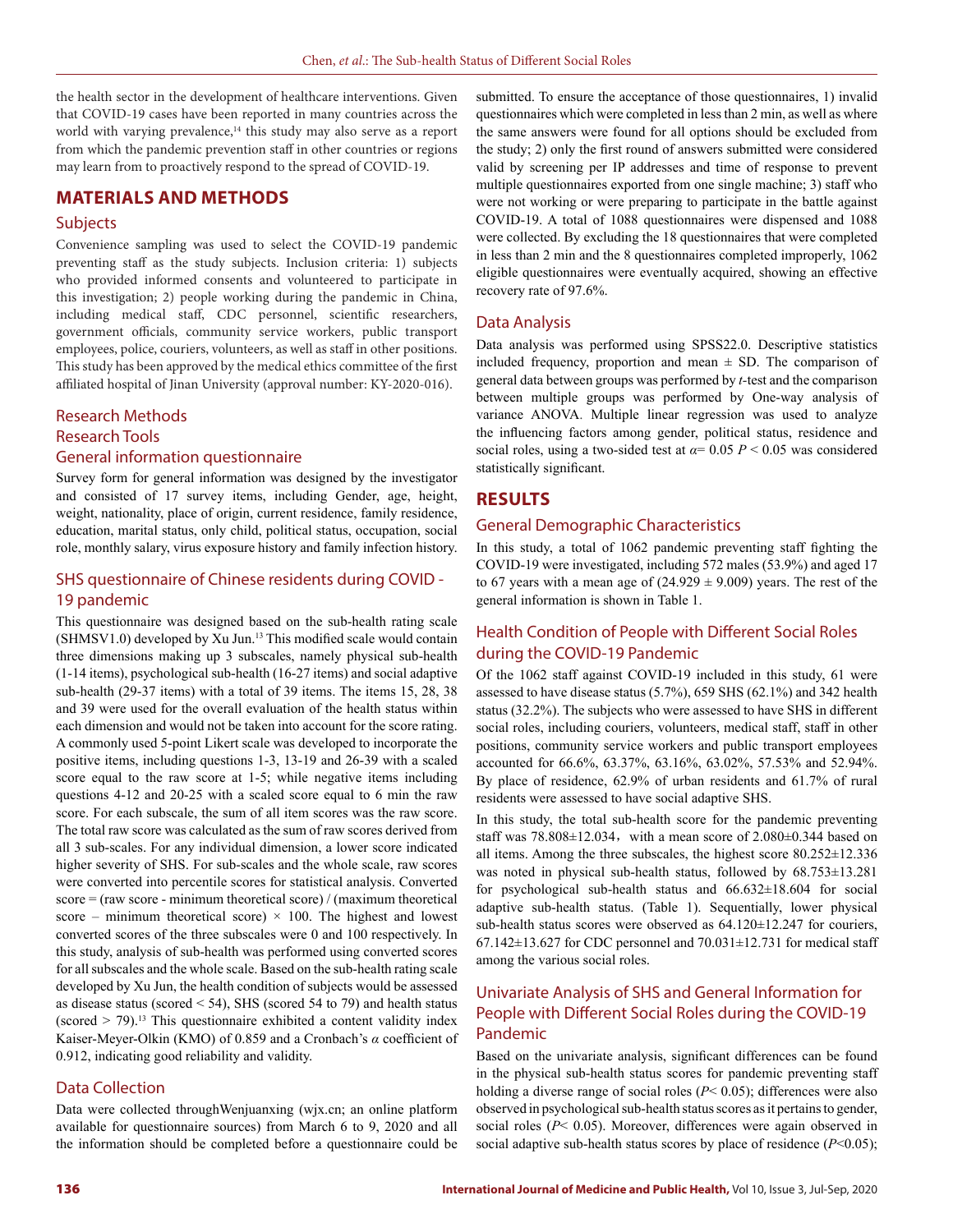|                               |                     |            | Physical Sub-heal   | th Score          |       | Psychological Sub-health Score |                   |       |                     | Social Adaptive Sub-health Score |       | Total Sub-health Score |                   |       |
|-------------------------------|---------------------|------------|---------------------|-------------------|-------|--------------------------------|-------------------|-------|---------------------|----------------------------------|-------|------------------------|-------------------|-------|
|                               | Item                | N(%)       | Score               | <b>Statistics</b> | a,    | Score                          | <b>Statistics</b> | ۹     | Score               | <b>Statistics</b>                | ۹     | Score                  | <b>Statistics</b> |       |
|                               |                     |            |                     |                   | value |                                |                   | value |                     |                                  | value |                        |                   | value |
| Gender                        | Male                | 572 (53.9) | 81.063±12.673       | 2.316             | 0.210 | $69.664 \pm 14.026$            | 2.419             | 0.016 | 65.657±20.269       | $-1.849$                         | 0.065 | 73.193±12.911          | 1.126             | 0.261 |
|                               | Female              | 490 (46.1) | 79.308±11.875       |                   |       | $67.691 \pm 12.285$            |                   |       | 67.772±16.396       |                                  |       | 72.359±10.942          |                   |       |
| Age                           | <20years            | 171(16.1)  | 78.697±13.432       | 1.204             | 0.307 | $68.957 \pm 13.828$            | 0.164             | 0.956 | 68.616±18.996       | 1.505                            | 0.199 | 72.765±12.889          | 0.288             | 0.886 |
|                               | $20-25$ years       | 652(61.4)  | 80.574±12.125       |                   |       | 68.663±13.288                  |                   |       | 65.704±18.934       |                                  |       | $72.667 \pm 12.030$    |                   |       |
|                               | 25-30years          | 56 (5.3)   | 79.209±13.520       |                   |       | 68.415±13.994                  |                   |       | 65.675±21.862       |                                  |       | $72.028 \pm 13.874$    |                   |       |
|                               | 30-40years          | 79(7.4)    | 81.804±11.896       |                   |       | 68.196±12.521                  |                   |       | 67.089±16.093       |                                  |       | 73.354±10.325          |                   |       |
|                               | $\geq$ 40years      | 104(9.8)   | 80.185±11.899       |                   |       | $69.591 \pm 12.696$            |                   |       | 69.364±15.241       |                                  |       | 73.770±10.962          |                   |       |
| Residence                     | Rural               | 609 (57.3) | 80.714±12.672       | 0.383             | 0.157 | 68.650±13.398                  | 0.098             | 0.769 | 65.152±18.814       | 0.139                            | 0.003 | 72.576±12.387          | 1.790             | 0.468 |
|                               | Urban               | 453 (42.7) | 79.631±11.854       |                   |       | 68.892±13.136                  |                   |       | 58.622±18.148       |                                  |       | 73.118±11.572          |                   |       |
| Only Child                    | YES                 | 235(22.1)  | 80.410±12.966       | 0.222             | 0.825 | $69.823 \pm 14.770$            | 1.399             | 0.162 | 68.629±19.637       | 1.866                            | 0.062 | 73.751±12.994          | 1.360             | 0.174 |
|                               | $\overline{Q}$      | 827(77.9)  | $80.208 \pm 12.159$ |                   |       | 68.450±12.821                  |                   |       | 66.065±18.273       |                                  |       | 72.540±11.755          |                   |       |
| $\label{eq:2} \text{Marital}$ | Unmarried           | 888(83.6)  | 80.249±12.196       | 1.697             | 0.184 | 68.834±13.028                  | 0.462             | 0.630 | 66.232±18.934       | 1.588                            | 0.205 | 72.731±11.951          | 1.089             | 0.337 |
| Status                        | Married             | 149(14)    | 80.980±11.546       |                   |       | 68.694±13.196                  |                   |       | 69.146±15.101       |                                  |       | 73.724±10.767          |                   |       |
|                               | Other situations    | 25(2.4)    | 76.071±19.670       |                   |       | 66.250±21.101                  |                   |       | 65.889±24.487       |                                  |       | $70.086 \pm 20.139$    |                   |       |
| Education                     | Junior high school  | 60(5.7)    | 82.234±16.243       | 1.166             | 0.324 | 70.764±16.355                  | 1.783             | 0.130 | 63.935±24.240       | 0.559                            | 0.692 | 73.512±15.808          | 1.060             | 0.375 |
|                               | Senior high school  | 61(5.7)    | 81.996±11.262       |                   |       | $71.072 \pm 12.136$            |                   |       | 68.670±14.917       |                                  |       | 74.824±10.569          |                   |       |
|                               | Junior college      | 906(85.3)  | 80.111±12.090       |                   |       | 68.584±12.934                  |                   |       | 66.722±18.328       |                                  |       | 72.716±11.747          |                   |       |
|                               | Bachelor's degree   | 24(2.3)    | 79.092±9.942        |                   |       | 67.708±11.721                  |                   |       | 65.972±17.554       |                                  |       | 71.815±10.250          |                   |       |
|                               | Master's degree     | 11(1.0)    | 75.162±17.377       |                   |       | 61.174±25.959                  |                   |       | 54.141±27.116       |                                  |       | 67.532±21.317          |                   |       |
| Social                        | Medical staff       | 114(10.7)  | 76.331±13.696       | 3.164             | 0.001 | 65.606±13.353                  | 2.269             | 0.016 | 66.130±20.341       | 1.616                            | 0.106 | 70.031±12.731          | 2.333             | 0.013 |
| roles                         | CDC                 | 3(0.3)     | 75.595±11.889       |                   |       | 59.722±12.729                  |                   |       | 63.888±21.695       |                                  |       | 67.142±13.627          |                   |       |
|                               | Researchers         | 6(0.6)     | 82.440±16.382       |                   |       | 78.819±10.575                  |                   |       | 71.296±31.114       |                                  |       | $78.333 \pm 15.270$    |                   |       |
|                               | Government official | $12(1.1)$  | 80.208±16.382       |                   |       | 72.569±11.978                  |                   |       | 69.212±14.838       |                                  |       | 74.761±09.219          |                   |       |
|                               | Community service   | 73(6.9)    | 81.115±11.900       |                   |       | $70.234 \pm 14.535$            |                   |       | 69.254±19.157       |                                  |       | 74.334±12.544          |                   |       |
|                               | Public transport    | 17(1.6)    | 77.836±12.243       |                   |       | $72.671 \pm 11.455$            |                   |       | 71.895±18.964       |                                  |       | 74.537±12.063          |                   |       |
|                               | Police              | 6(0.6)     | 90.476±12.508       |                   |       | 72.222±18.193                  |                   |       | 74.074±14.344       |                                  |       | $80.000 \pm 13.960$    |                   |       |
|                               | Couriers            | 13(1.2)    | 70.192±13.069       |                   |       | $61.217 \pm 13.245$            |                   |       | 58.547±25.216       |                                  |       | 64.120±12.247          |                   |       |
|                               | Volunteers          | 415(39.1)  | 80.744±11.335       |                   |       | 69.377±12.376                  |                   |       | 68.105±17.299       |                                  |       | 73.597±11.037          |                   |       |
|                               | Other positions     | 403(37.9)  | 80.977±12.671       |                   |       | 68.563±13.794                  |                   |       | 64.586±18.838       |                                  |       | 72.506±12.542          |                   |       |
| Monthly                       | $<$ RMB 5<br>k $\,$ | 467 (44.0) | 80.479±12.277       | 0.469             | 0.704 | 69.164±13.319                  | 0.906             | 0.437 | $67.362 \pm 18.645$ | 2.141                            | 0.093 | 73.227±11.824          | 0.690             | 0.558 |
| Salary                        | <b>RMB 5-10k</b>    | 122(11.5)  | 79.420±12.085       |                   |       | 69.586±12.155                  |                   |       | 69.216±15.132       |                                  |       | 73.425±10.988          |                   |       |
|                               | RMB 10-15k          | 35(3.3)    | 78.571±09.635       |                   |       | $66.250 \pm 12.385$            |                   |       | 67.777±14.809       |                                  |       | 71.571±09.497          |                   |       |
|                               | $>$ RMB 15<br>k     | 438(41.2)  | 80.377±12.672       |                   |       | $68.283 \pm 13.607$            |                   |       | 65.043±19.597       |                                  |       | $72.288 \pm 12.725$    |                   |       |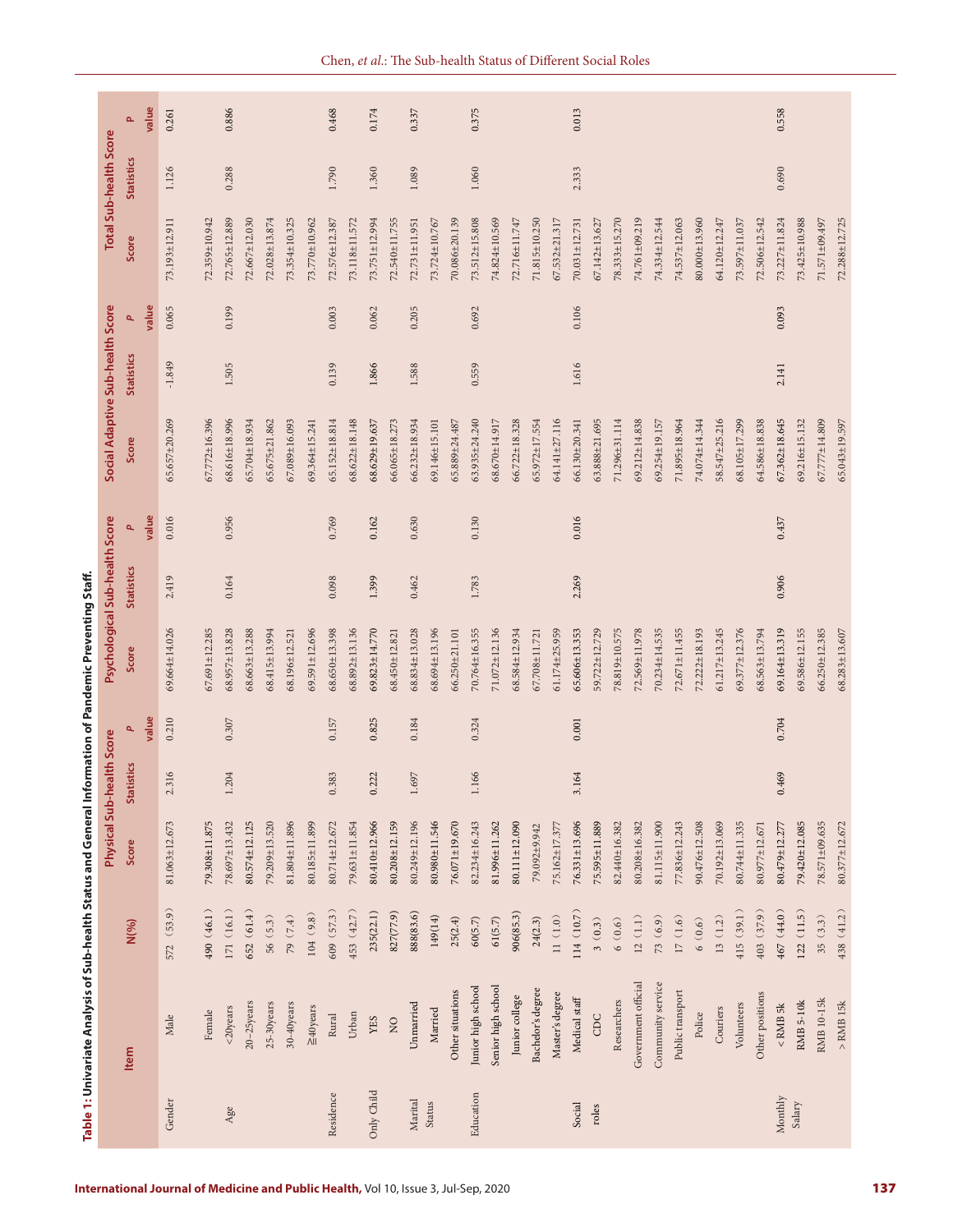for total sub-health scores, there were differences across social roles (*P*<0.05). (Table 2)

### Multivariate Analysis of Sub-health Status of People with Different Social Roles during the COVID-19 Pandemic

A multivariate analysis ( $\alpha_{\text{entry}} = 0.05$ ,  $\alpha_{\text{removal}} = 0.1$ ) was performed with physical sub-health status scores, psychological sub-health status scores, social adaptive sub-health status scores and total sub-health scores as dependent variables, whereas statistically significant variables from the univariate analysis were taken as independent variables (Table 3). The results showed that both social roles were the influencing factors for the physical sub-health status score (*P*<0.05); gender was influencing factors for psychological sub-health status score (*P*<0.05); (Table 4)

### **DISCUSSION**

### Prevalence of SHS among People with Different Social Roles during the COVID-19 Pandemic

A total of 1062 pandemic prevention and control staff were included; results showed that 62.1% of this population had SHS, which was consistent with the study findings of Hu Xianming *et al*. 7 During the COVID-19 pandemic, the prevalence of SHS among pandemic preventing staff remained high, below the expectations for the general health condition. Among the three sub-health dimensions, the highest score was noted in physical sub-health status, followed by psychological sub-health status and social adaptive sub-health status. In the event of the COVID-19 pandemic, non-professionals may be worried about being infected with the virus due to a lack of medical knowledge, thereby resulting in a series of psychological stress reactions. Their psychological sub-health was characterized by a group of changes in terms of emotion, cognition and behaviors, including fear, anxiety, helplessness, frustration, etc;15 social adaptive sub-health manifested itself as inadaptability to the environment, troubled interpersonal relationships and dysfunctional roles.16 Low social adaptive sub-health status scores may be related to tough control measures as well as the universal impact on daily lifestyles, interpersonal communication and social roles.<sup>17</sup>

#### **Table 2: Descriptive Statistics for Sub-health Status of Pandemic Preventing Staff (***n***=1062).**

| <b>Factor</b>                 | Full<br><b>Score</b> | <b>Number</b><br>of Items | $Score(x \pm s)$  | <b>Mean Score by</b><br><b>Item</b> |
|-------------------------------|----------------------|---------------------------|-------------------|-------------------------------------|
| Physical Sub-<br>health       | 70                   | 14                        | $80.252 + 12.336$ | $5.732 + 0.881$                     |
| Psychological<br>Sub-health   | 60                   | 12                        | 68.753+13.281     | $5.729 + 1.106$                     |
| Social adaptive<br>Sub-health | 45                   | 9                         | $66.632 + 18.604$ | $7.403 \pm 2.067$                   |
| <b>Total Score</b>            | 175                  | 35                        | 72.808 + 12.034   | $2.080 + 0.344$                     |

#### **Table 3: Assignment of Independent Variables.**

| Independent<br><b>Variable</b> | <b>Value Assignment</b>                                                                                                                                                                                                               |
|--------------------------------|---------------------------------------------------------------------------------------------------------------------------------------------------------------------------------------------------------------------------------------|
| Gender                         | Male = 1; female = 2;                                                                                                                                                                                                                 |
| Social roles                   | Medical staff = 1; $CDC = 2$ ; scientific researchers = 3;<br>Government officials = 4; community service workers =<br>5; public transport personnel = 6; police = 7; couriers = 8;<br>volunteers = 9; staff in other positions = 10; |

Therefore, during the COVID-19 pandemic, they need more psychological care and material support. Psychological support facilities are expected to provide them with psychological services such as psychological counseling and psychological intervention. Only the assurance of good health can guarantee them to perform well at work,<sup>18</sup> thus ensuring proper implementation of COVID-19 prevention and control.

### Relationship between Place of Residence and Social Adaptive SHS

This study demonstrated that statistically significant social adaptive sub-health status scores were observed in places of residence from the univariate analysis (*P*< 0.05), while the results of the multivariate analysis were not statistically significant (*P*> 0.05). However, the prevalence of social adaptive SHS was higher in urban areas than in rural areas. The reasons may include limited space of activities and lifestyle changes resulted from indoor isolation of people living in cities during the pandemic. In contrast, the living environment in rural areas is relatively comfortable and has less restriction, leaving few changes from the prepandemiclifestyle.19 Dysfunctional roles developed as social adaptive sub-health. Due to the impact of the COVID-19 pandemic, many enterprises suspended production and even forced to shut down. Urban wage earners were unable to return to work as scheduled, which caused most people to develop the incapability to adapt due to the interruption of social function. On the contrary, rural residents found more freedom to arrange their work and acquired fewer influences on lifestyles, thereby causing no significant inadaptability.16

### Relationship between Social Roles and Physiological Sub-health Status

This study showed that couriers, medical staff and CDC personnel had lower physical sub-health status scores, all of whom were at physiological SHS. About the reasons for low physical sub-health status scores for couriers, we speculated that couriers were responsible for delivering necessary supplies to people quarantined indoors in response to inconvenience caused by COVID-19. These employees continued working under heavy load and increased risk of exposure to COVID-19 without adequate rest when they had too much work stress to handle. Low physical sub-health status scores observed for CDC personnel and medical staff may be related to engagement during which they were responsible for epidemiological investigations, nucleic acid tests and detection of virus specimens. Furthermore, medical staff needed

#### **Table 4: Multivariate Analysis of Sub-health Status of Pandemic Preventing Staff.**

| <b>Variable</b>                    | <b>Byalue</b> | <b>Standard</b><br>Error | <b>Byalue</b> | <b>Tvalue</b> | <b>P</b> value                         |
|------------------------------------|---------------|--------------------------|---------------|---------------|----------------------------------------|
| Physical Sub health<br>Score       |               |                          |               |               |                                        |
| Constant Item                      | 76.935        | 1.088                    |               | 70.721        | < 0.001                                |
| Social roles                       | 0.375         | 0.115                    | 0.099         | 3.251         | 0.001                                  |
| Psychological Sub-<br>health Score |               |                          |               |               |                                        |
| Constant Item                      | 71.637        | 1.259                    |               | 56.878        | < 0.001                                |
| Gender                             | $-1.973$      | 0.816                    | $-0.074$      | $-2.419$      | 0.016                                  |
| Northeast Constitution of the      |               |                          |               |               | $\sim$ and $\sim$ $\sim$ $\sim$ $\sim$ |

<sup>1)</sup>*R*<sup>2</sup>=0.010, 调整*R*<sup>2</sup>=0.009, *F*=10.569, *P*=0.001; <sup>2)</sup>*R*<sup>2</sup>  $2)$   $R^2$ =0.005, 调整 *R2* =0.005,*F*=5.850, *P*=0.016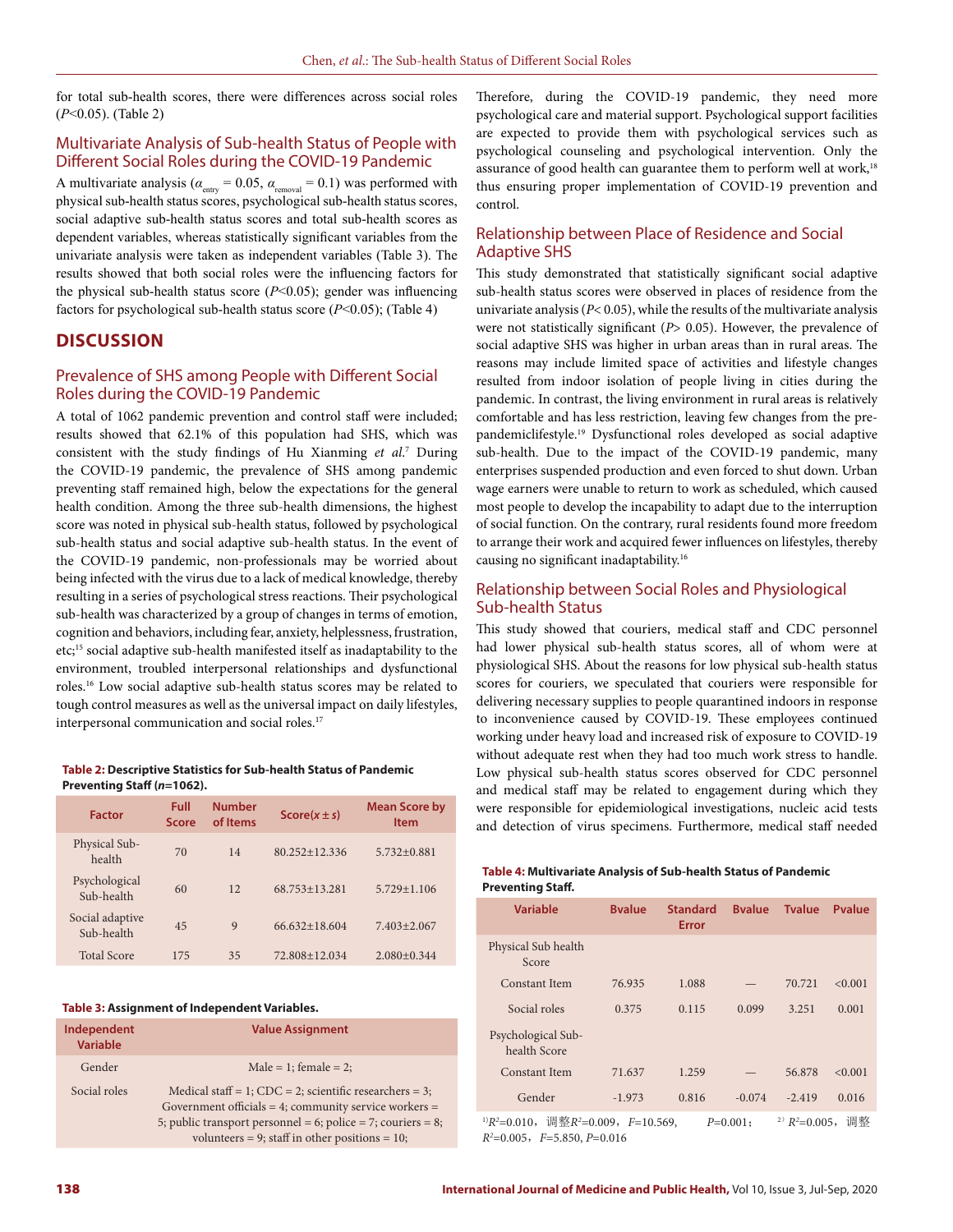to carry out important tasks such as managing the infected cases, putting them at a greater risk of viral infection and under tremendous pressure, both physically and psychologically. It is reported that SHS can be prevented from progressing to disease by providing effective health guidance, healthcare interventions, protection knowledge and protective skills.<sup>20</sup> Therefore, we need to pay more attention to the physical and mental health of these groups of people by taking into consideration of health consultation, protection guidance, health examination and medical security; managers are recommended to adjust human resource allocation on time and to optimize human resource management,<sup>21</sup> allowing relevant staff to have adequate rests for recovery of physical and mental health, to avoid the progression into illness where possible. In this way, these staff will always be well prepared to provide their services as their physical and mental health is maintained.

# Relationship between Genders and Psychological Subhealth Status

For psychological dimension, statistically, significant differences were found between men and women who were assessed as 69.664±14.026 and  $67.691 \pm 12.285$  respectively ( $P = 0.016$ ), which meant women had slightly worse mental health status compared with men and both were in SHS. This result was consistent with the study findings of Yang Yang *et al*. 22,23 and Zhang Yingzhi *et al*. 22,23 However, this difference may be driven by the large sample size, which should be treated with caution. During the COVID-19 pandemic, frequent contacts with different groups of people in the society increased the risk of infection for the pandemic preventing staff, result in higher mental stress to them. Wang Xiu *et al*. 24 believed that SHS in women were mainly characterized by psychological aspects and that women were more likely to develop anxiety, tension, depression as well as other emotional disorders, resulting in psychological disorders since they tended to be emotional. Due to the COVID-19 pandemic, women were more prone to various psychological reactions such as anxiety and tension. Shi Ling *et al*. 25 believed that these abnormal psychological reactions would further affect their physiological function, coupled with different individual constitutions, work environment, family conditions, social environment and some stressful life events, all of which may lead to adverse effects on physical and mental health in women. In addition, prolonged duration of work, increased stress and higher work intensity during the pandemic had also broken the work-family balance;<sup>26</sup> women typically served more than one role by working and taking care of their family with inadequate time for self-regulation. The emotional support given by family members has been shown to help resolve the work-family conflict,<sup>27</sup> thus family support and understanding are very important. As indicated by this questionnaire survey, women had lower psychological sub-health status scores, for which management staff is recommended to take various measures to provide women with more emotional care and psychological support. Also, additional support is encouraged with regard to female staff, including material supplies to their families, assistance in learning for their children and other necessary support for their daily life. These will serve as a strong conviction for women to throw themselves into the battlegrounds free of family concerns and to help recover from their SHS.

### Limitations of the Study

First, although much effort has been spent to mobilize a variety of occupational groups to participate in this survey, biased occupational distribution still existed in the population. Second, there was also an age bias for the study population between 18 to 40 age group young adults and a small number of people aged over 50 years, which may be related to the rare use of electronic products by the elderly. Third, the

data sources of this study were mostly limited to Guangdong Province, China, which brought regional limitations to the study findings along with the publication bias. This survey is expected to cover other regions or populations for further validation in the future.

### **CONCLUSION**

Currently, COVID-19 has been declared as a pandemic and the "draconic" measures taken by China for disease control have been proven effective. However, travel bans make a significant impact on the daily lives of people. Employees from some industries must continue working and provide services to maintain the essential operations of the society. In these individuals, the prevalence of SHS is high due to heavier workload and increased risk of virus exposure. Among them, the medical staff, CDC personnel and couriers need assistance in maintaining their physical health. It is recommended that managers make prompt decisions to optimize human resources management as well as providing health consultations, adequate rests and medical security. Since women need more mental health support, goods and necessary supports for a daily living may be provided to maintain their work-family balance. These ordinary workers play an important part in COVID-19 prevention and control in China. Only by maintaining the good health of those fighting against COVID-19 can we stop the spread of the virus more effectively.

### **ACKNOWLEDGEMENT**

The author is very grateful to the workers who participated in this study and their efforts.

# **CONFLICT OF INTEREST**

The authors have no conflicting interest.

### **ABBREVIATIONS**

**COVID-19:** The Coronavirus Disease 2019; **SHS:** The Sub-Health Status; **WHO:** World Health Organization; **CDC:** Center for disease control and prevention.

### **REFERENCES**

- 1. Cheng L, Xie JG. Interpretation of COVID-19 diagnosis and treatment scheme (trial seventh edition). The Medicine Herald. 2020;1-6.
- 2. Peng YN, Wu XH, Shen YJ, Chen Bo, Zhuang J. Practice of medical social workers in COVID-19 prevention and control under the theory of social role [J]. China Social Work. 2020;(09):12-6.
- 3. Zhao RQ, Song ZF. Research progress of sub-health problems. Chinese Journal of Social Medicine. 2002;19(1):10-3.
- 4. Lee J, Dong SO, Lee Y, Kim SH, Lee S. Recognition of and interventions for Mibyeong (subhealth) in South Korea: A national web-based survey of Korean medicine practitioners. Integr Med Res. 2014;3(2):60-6.
- 5. Brown RJ. Introduction to the special issue on medically unexplained symptoms: Background and future directions. Clinical Psychology Review. 2007;27(7):769-80.
- 6. Fu SL. A new perspective on health in the 21<sup>st</sup> century. Shanghai: Shanghai Science and Technology Education Press. 2000;1-20.
- 7. Hu XM, Lu SQ, Bai LX, Wang LX, Guo XY, Wang Q, *et al*. Analysis on the subhealth status of some population in taiyuan city and its influencing factors of social psychology. Health Education in China. 2006;(11):807-10.
- 8. Lan SQ, Mai WJ, Liang MF, Huang RL. Investigation and analysis of sub-health status of nurses in primary hospitals in foshan city and countermeasures. General Nursing. 2012;10(9):844-5.
- 9. Sun XM, Huang SH. Epidemiological investigation of subhealth status of 600 Hong Kong population. Journal of Tropical Medicine. 2012;12(1):83-6.
- 10. Yuan P, Tang YL, Yu XF. Analysis on the sub-health status of jiangmen residents and its influencing factors. Public Health in China. 2012;28(6):844-7.
- 11. Meng SJ, Yan YX, Liu YQ, Dong J, Song MS, Wang W. Study on the sub-health status of medical workers and its influencing factors. Chinese General Practice. 2013;6(1):61-4.
- 12. Chen JY, Cheng JR, Liu YY, Tang Y, Sun XM, Wang T, *et al*. Associations between breakfast eating habits and health-promoting lifestyle, suboptimal health